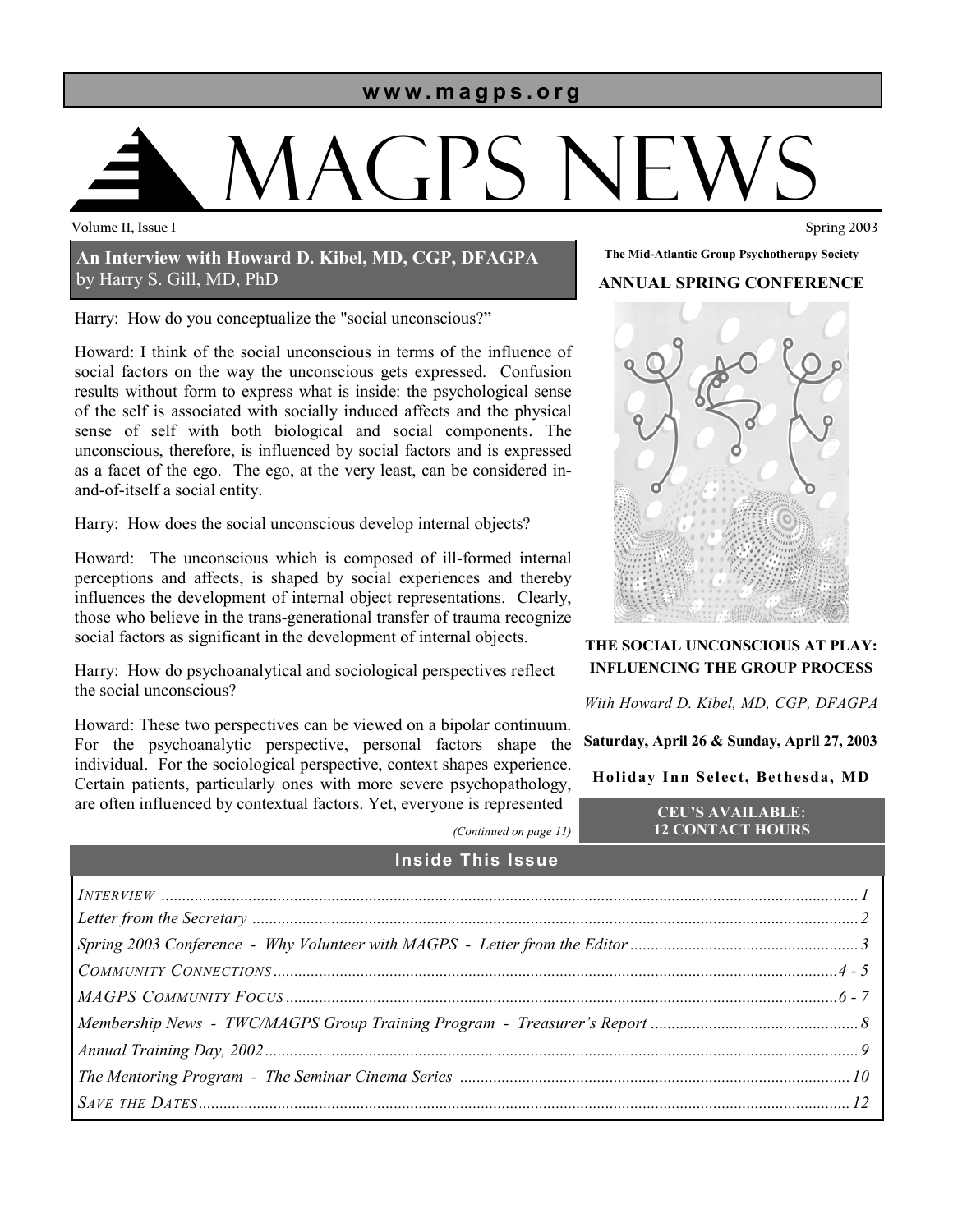#### **A Letter from the Secretary**

by John Thomas, MAGPS Secretary

As many of us were made aware via the January 2003 letter from our President, Emily Lape, the timing of our current election cycle has been thrown off, owing to the untimely death last year of the then President-Elect and Conference Chair, our friend and colleague Barry Bukatman. Following a special election, Bob Schulte assumed Barry's office and duties, and Irv Sacks moved into Bob's vacated Treasurer's job.

#### **A PROBLEM SURFACES…**

Owing to the Nominating Committee's not being able to find a candidate to stand for President-Elect in this election, the Board of Directors confronted a potential future void in both leadership and conference planning functions. Notwithstanding that continuing efforts would be made to find a suitable candidate, there was considerable risk to the Society's functioning in the event such a person couldn't be found in a timely manner.

After considering the situation, the Board then developed two options for dealing with it:

- The first would have held the election without a candidate for President-Elect, with the hope that someone would come forward to fill that position at a date not too far in the future.
- The second called for Emily Lape to remain as President and Bob Schulte as President-Elect for one more year. By then, presumably, a Society member would have been found to take on the President-Elect position, and would serve a one year term (2004-2005), with Bob assuming the presidency for the same one year period. We would then re-enter a normal election cycle with elections in January 2005 for the usual two year terms,.

Since this second option marked a departure from the By-Laws governing our elections, it required that a membership meeting be held in which the merits of the two options could be discussed and a formal vote taken. In accordance with an announcement made to MAGPS members on February 1, 2003, a membership meeting was held on February 15, at the Washington School of Psychiatry, to consider the issues. Ten people attended the meeting and 36 absentee ballots were submitted by mail. For purposes of constituting a quorum, these ballots were counted and the quorum requirement (41 votes) was met.

(*continued on Page 9, column 2)*

| <b>MAGPS BOARD OF DIRECTORS</b>                    |             |                          |                                          |              |  |  |
|----------------------------------------------------|-------------|--------------------------|------------------------------------------|--------------|--|--|
| <b>PRESIDENT</b>                                   |             | Emily Lape 434-243-5150  | MEMBERS-AT-LARGE                         |              |  |  |
| <b>CONFERENCE CHAIR/</b><br><b>PRESIDENT ELECT</b> |             |                          | Norma Jean Caruso                        | 804-272-7287 |  |  |
|                                                    | Bob Schulte | 301-670-6868             | <b>Trish Cleary</b>                      | 301-654-4936 |  |  |
| <b>MEMBERSHIP CHAIR</b>                            | Amy Bush    | 703-442-8088             | Joan Medway                              | 301-340-2667 |  |  |
| <b>TREASURER</b>                                   | Irwin Sacks | 757-498-9391             | Thomas Wessel                            | 202-806-7734 |  |  |
| <b>SECRETARY</b>                                   |             | John Thomas 703-435-7052 | <b>NEWSLETTER EDITOR &amp; WEBMASTER</b> |              |  |  |
| <b>PAST PRESIDENT</b>                              |             | Nina Brown 757-683-3245  | <b>Trish Cleary</b>                      | 301-654-4936 |  |  |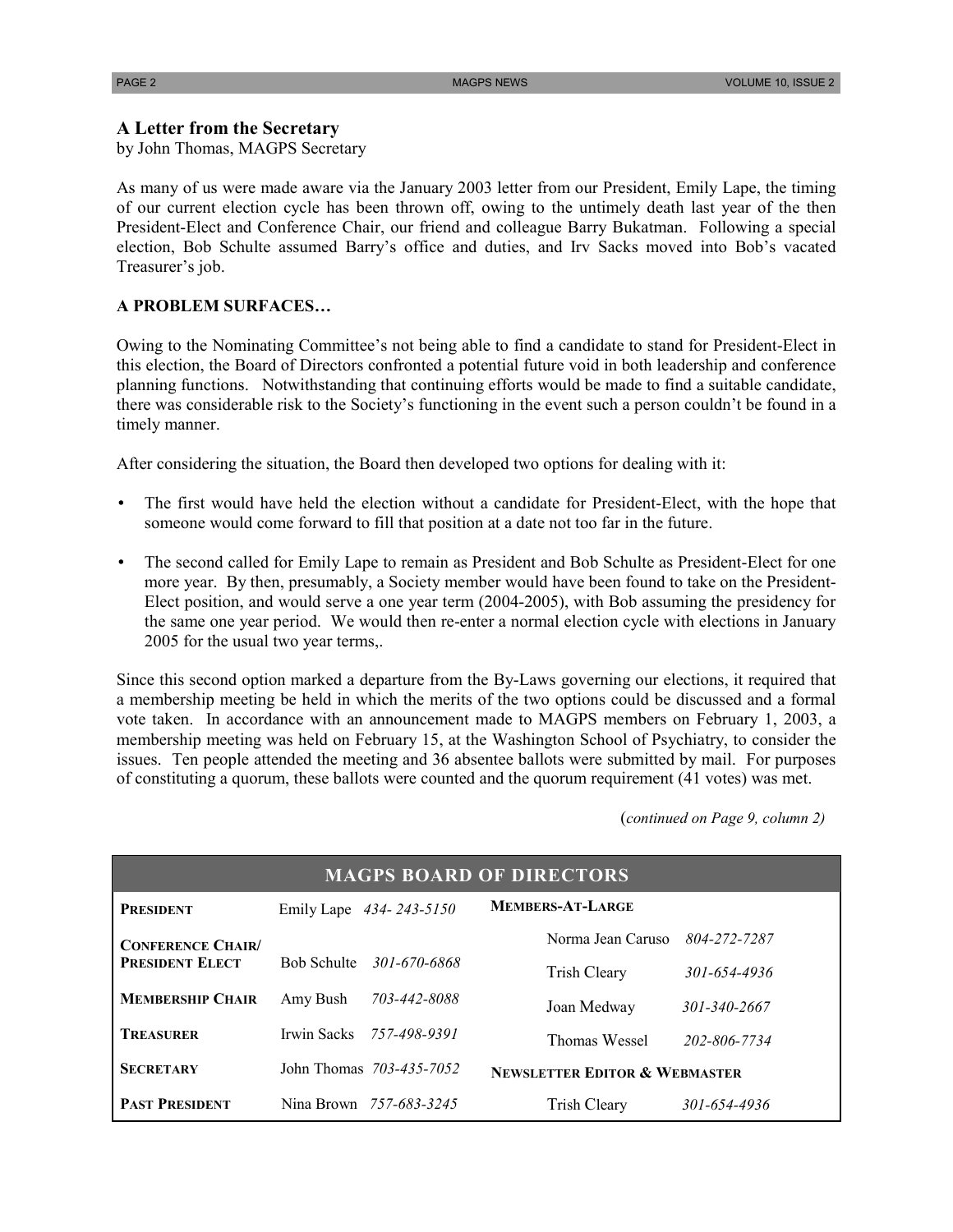#### **SPRING 2003 CONFERENCE**

by Bob Schulte, Conference Chair

The Annual Spring Conference, "The Social Unconscious at Play: Influencing the Group Process" features Howard Kibel, MD, CGP, DFAGPA. Affectionately known by his friends and colleagues as 'Howie,' Dr. Kibel is an internationally recognized leader in the field of group psycho-therapy and a past president of the American Group Psychotherapy Society.

#### **Social forces are at play…**

The Conference location was changed from the Uniformed Services University of Health Sciences: USUHS out of concern that military action in the Middle East would trigger security restrictions causing our event to be cancelled. The new Conference location is at the Holiday Inn Select in Bethesda on Wisconsin Avenue, two blocks from the Bethesda Metro Station - Red Line.

Good news! The demonstration groups will be amplified with lapel microphones.

The small group leader team includes: Gloria Meyers-Beller, Macario Geraldo, Nicholas Kirsch, Rachel Lenn, Cooke Read, Connie Vitale, Tom Wessel and Isaiah Zimmerman.

Volunteers are needed to help with on-site conference responsibilities. To volunteer contact Bob Schulte, Conference Chair, 703-838-1633.

The Fall 2003 Annual Conference "Integrating Interpersonal & Existential Approaches to Group Therapy" features Molyn Leszcz, MD, FAGPA.



## SAVE THE DATE

**October 31 - November 2, 2003** 

**2003 Annual Fall Conference** 

**Integrating Interpersonal & Existential** 

**Approaches to Group Therapy** 

**Molyn Leszcz, MD, FAGPA** 

**Holiday Inn Select - Solomons Island, MD** 

#### **Why Volunteer at a MAGPS Conference?**  by Michael Loscalzo

I never felt as connected to MAGPS until I responded to a request for volunteers buried in a sea of junk emails. The decision to respond with "sure, what can I do?" came easily after reflecting on past group supervision.

- **Groups need care and feeding**
- **Group members need to give something to feel included.**
- **Groups need new participants to survive.**

My experience of helping with on-site registration was a great way to put names to faces. As conference snafus surfaced, experienced members were always nearby with a helping hand. By the end of the weekend, I couldn't remember having a better time. Volunteering with MAGPS is a fun way to meet other members and give back something to a great organization.

What we tell our group members is true:

**If you want to feel part of a group, You need to participate.** 

#### **Letter from the Editor**

Trish Cleary, Newsletter Editor & Webmaster

I have enjoyed serving MAGPS over the past three years as newsletter editor and webmaster.

Now, it is time to pass the baton, or in this case the software, to another member of MAGPS.

What many of you may not realize is I had no prior experience in the field of publications: editing, layout and design. The Board asked me to take the job with the expectation to succeed and facilitated my success by providing tutoring from Susan Culbertson of KIND Technology.

Your patience with my learning curve and appreciation of my efforts have been a valued part of the job for me.

*Thank you, Trish*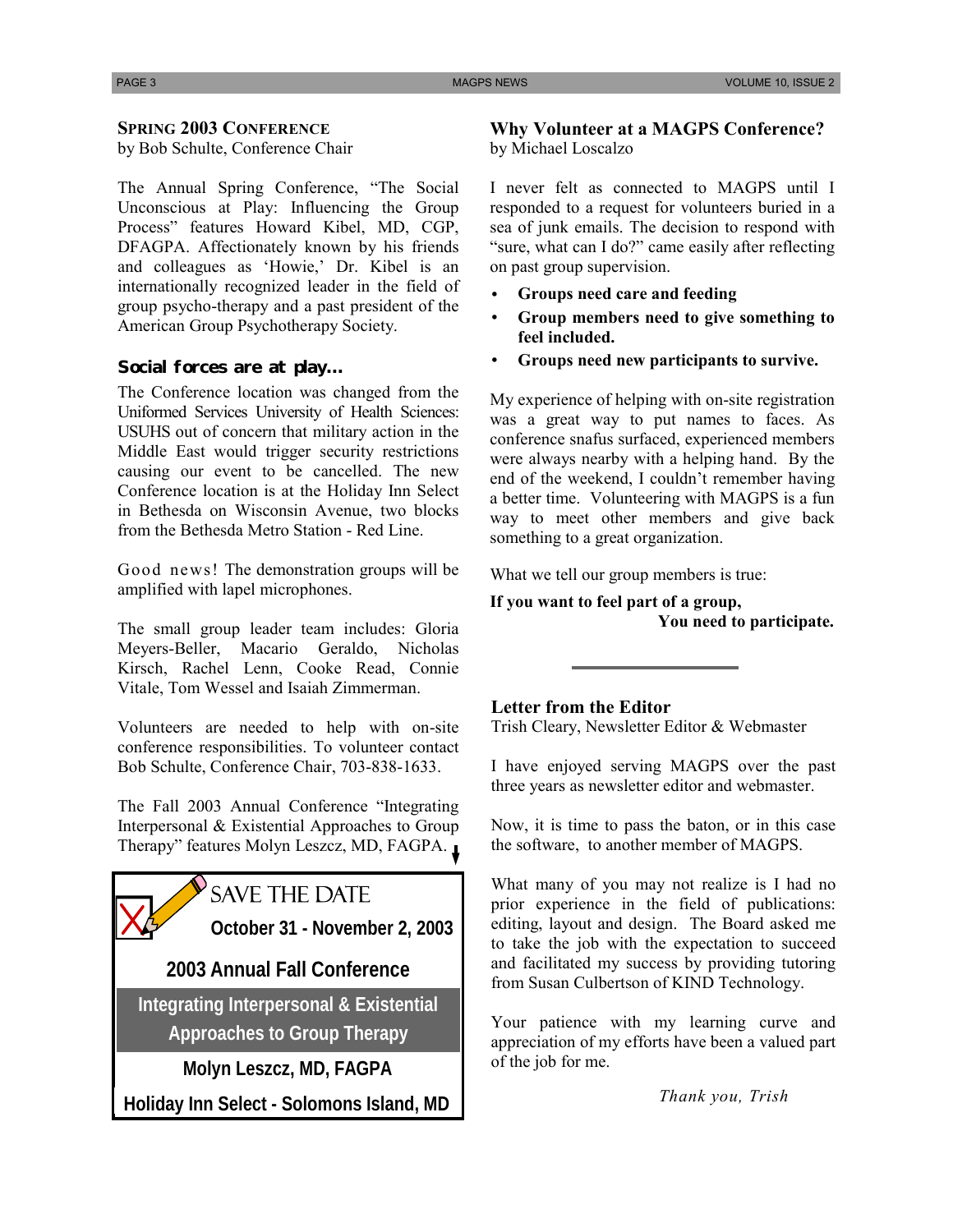





## Community

**Fall 2002 Conference in Williamsburg, VA**  by Bob Schulte, MSW, Conference Chair & Amy Bush, PhD, Co-Chair

After a week of rain, the skies cleared and the Annual 2002 Fall Conference commenced in Historic Williamsburg, Virginia. Seventy-five attendees joined guest presenter Philip Flores, PhD to explore the conference theme, 'Addiction as an Attachment Disorder: Implications for Group Therapy.' A format variation on the demonstration group changed group participation for each of three sessions. The dynamic was transformative and will be utilized again at the spring conference.

Many thanks to small group leaders Carolyn Angelo, Mary Dluhy, Susan Jacobson, Ron Kimball, Darryl Pure, Sy Rubenfeld and Rosemary Segalla for facilitating participants in their small group experiences.

A live performance at the Saturday evening banquet by Dance Exchange Artist Margot Greenlee was entertaining and interactive.

We want to extend an extra thanks to the volunteers who helped with the many on-site tasks of the conference; their team spirit and graciousness made the conference a joy for us.

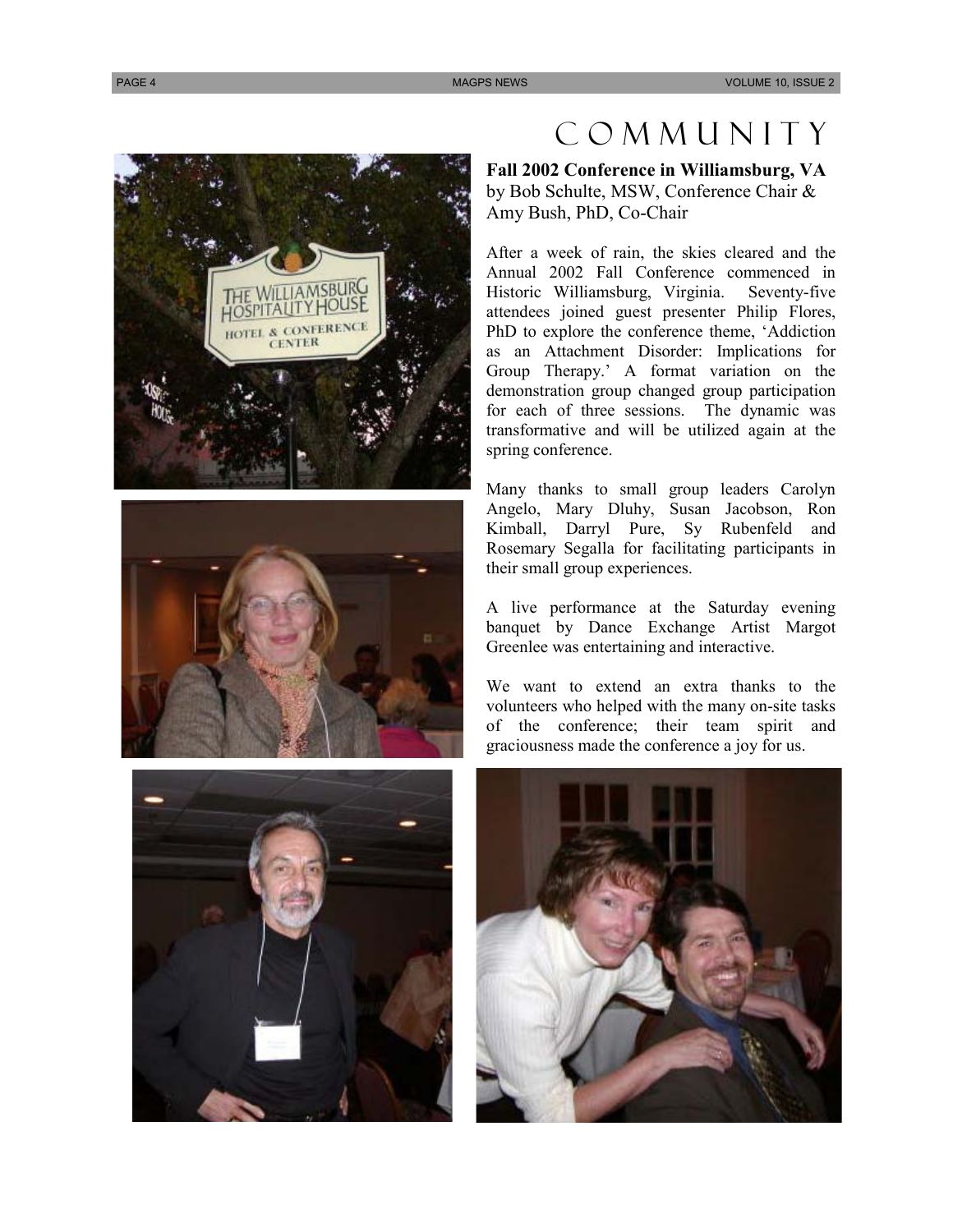# C O N N E C T I O N S

Photographs by Linda Parkes



















*We could have danced all night…* 



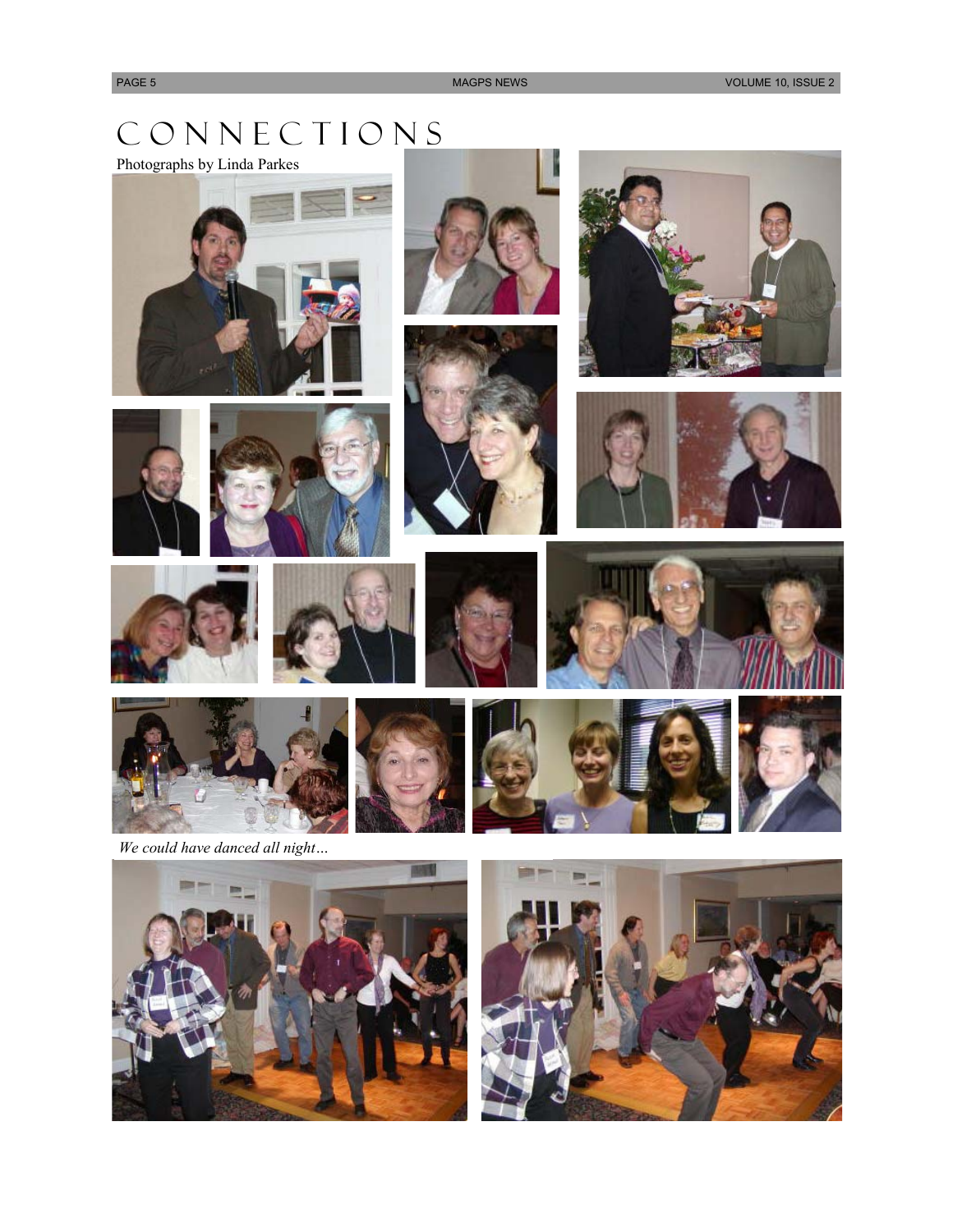**PAGE 6** MAGPS NEWS VOLUME 10, ISSUE 2

## MENOPAUSE SUPPORT GROUP

#### What**:**

A workshop in a confidential setting to explore tools for coping with menopause in a holistic context.

#### Who**:**

Lenore M. Pomerance, LICSW

Certified Menopause Educator Psychotherapist in Private Practice Writer and speaker on issues concerning women, sexuality, and aging.

#### When:

The first Tuesday of every month: Beginning: Tuesday, April 8, 2003 7 – 8:30 p.m.

#### Where:

2000 P St. NW Suite 720 Washington, D.C. 20036

### Why:

Approaching menopause holistically gives appropriate weight to all the choices available in dealing with the long-and-shortterm effects of menopause and aging: hormone therapy, lifestyle changes, counseling, complementary practices.

#### How:

To register - Contact: Lenore Pomerance: 202-333-2434 or Lenore@menopausecounseling.com There is a \$15 fee to attend.



**Amy Bush, PhD, CGP 703-442-8088 Larry Liesner, BS** 

# COMMUNIT

## MAGPS 2003 Events Calendar

**March 14, 2003**  GPAA/MAGPS Cinema Series Celebration 1998 John Dluhy & Bob Schulte *WSP Conference Room* 

#### **April 26 & 27, 2003**

Annual Spring Conference The Social Unconscious at Play: Influencing the Group Process Howard D. Kibel, MD, CGP, DFAGPA *Bethesda, MD* 

#### **September 12, 2003**

GPAA/MAGPS Cinema Series Babette's Feast 1987 Pat McCallum *WSP Conference Room* 

#### **October 31 - November 2, 2003**

Annual Fall Conference Integrating Interpersonal & Existential Approaches to Group Therapy Molyn Leszcz, MD, FAGPA *Solomons Island, MD* 

> **Fall 2003**  Annual Training Day *Bethesda, MD*

**For more Information:** 

**www.magps.org** 

 **"Most people waste their lives searching for the perfect lover when they ought to be working on the perfect love" Tom Robbins,** *Still Life with Woodpecker* 

The Couples Program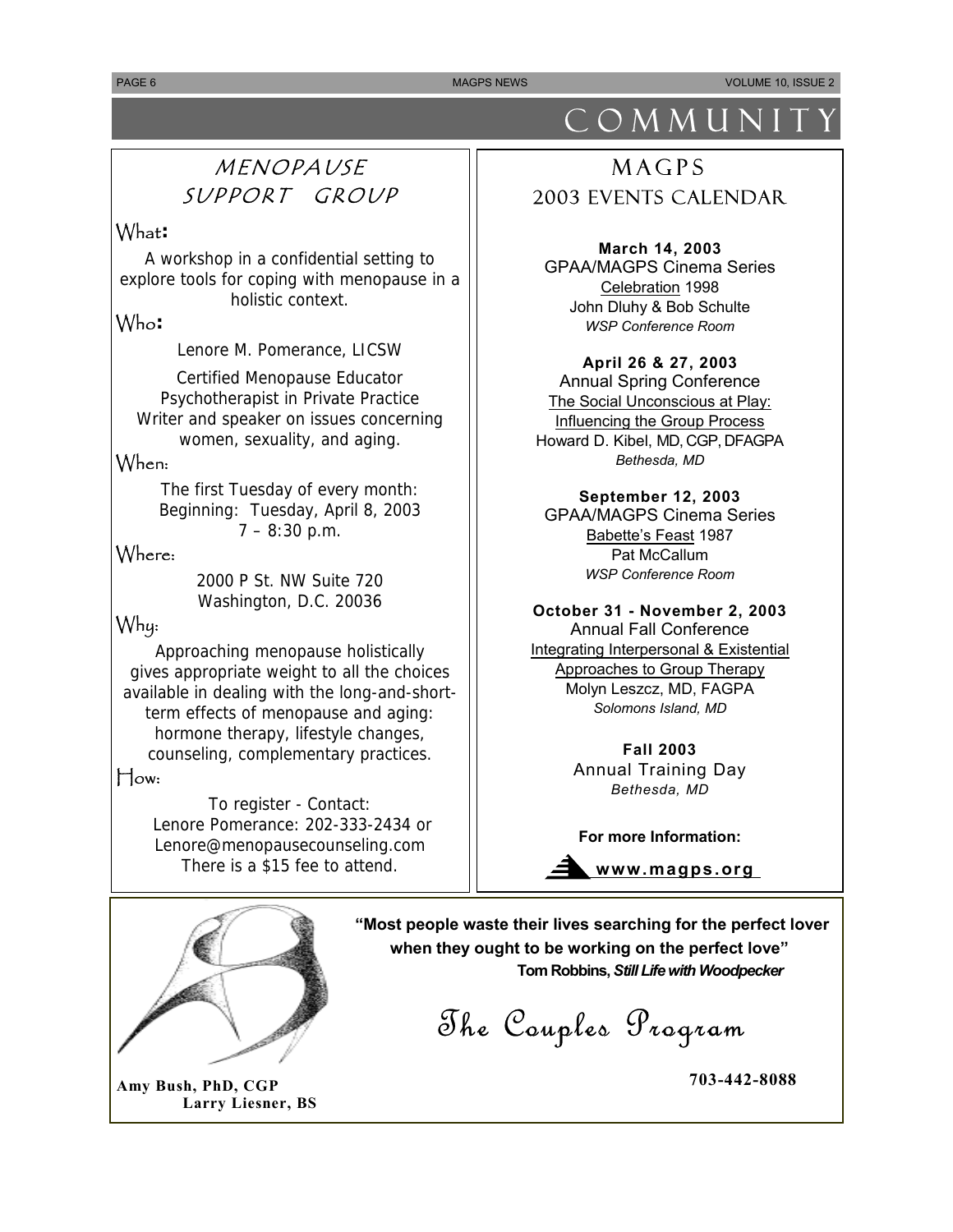## F O C U S



**GPAA / MAGPS Cinema Series** 

Trish Cleary, Chair & Nancy Swain, Co-chair

#### **March 14, 2003 Celebration 1998 John Dluhy & Bob Schulte**

5:45 to 6:30 PM - Light Supper & Wine 6:30 - 9:30 PM Feature Film & Discussion

The Cinema Series is free psychoeducational program for mental health providers and guests.

Receive up to 3 free CEU's from the Washington School of Psychiatry for each Cinema Series event.

**Reservation Suggested - Call 202-237-2700** *See corresponding article on Page 10* 

I'm pleased to announce the opening of my Full-time Psychotherapy Practice.

To all who helped me reach this shore, my heartfelt appreciation.

#### **Robert Schulte, MSW, CGP**

119 South Saint Asaph Street Alexandria, VA 22314 703-838-1633



ALL KINDS OF TRAINING… FOR ALL KINDS OF PEOPLE !

#### **KIND Technology**

Innovative Approaches to Computer Training

#### 301-320-1626 www.kindtechnology.

Susan Culbertson 4701 Sangamore Road Suite P-17 Bethesda, MD 20816

#### **Computer Classes & Workshops**

Introductory ~ Advanced  $\sim$  PC/ Windows & Macintosh ~ Small Classes ~ Days ~ Evenings ~ Weekends ~ On/Off Site  $\sim$  Assistance with Purchase & Set-up of **Computers** 



5th Presentation

of the

#### National Group Psychotherapy Institute

April 4 - 6, 2003 Relational-Constructivist Approaches Fred Wright & Hallie Lovett, Ph.D.

> September 19 -21, 2003 The Unconscious in Groups

January 23 - 25, 2004 From an Object Relations View J. Scott Rutan, Ph.D.

April 16 -18, 2004 Group Psychology & Existential Confrontation Molyn Leszcz, M.D.

The Washington School of Psychiatry 202. 237. 2700 **www.wspsych.com** 

#### **PSYCHOTHERAPY GROUPS FOR OLDER ADULTS**

Supportive and long-term interpersonal therapy groups available for adults 65 years of age and older in Montgomery County, MD. Medicare accepted.

**George Saiger, MD, FAGPA, CGP 301-770-5016 gsaiger@mindspring.com** 

#### *The Women's Center/MAGPS Group Training Program*

Hilary Casaretto, Director Karen Porter, Assistant Director Kirstin Pickle, Training Director

703-281-2657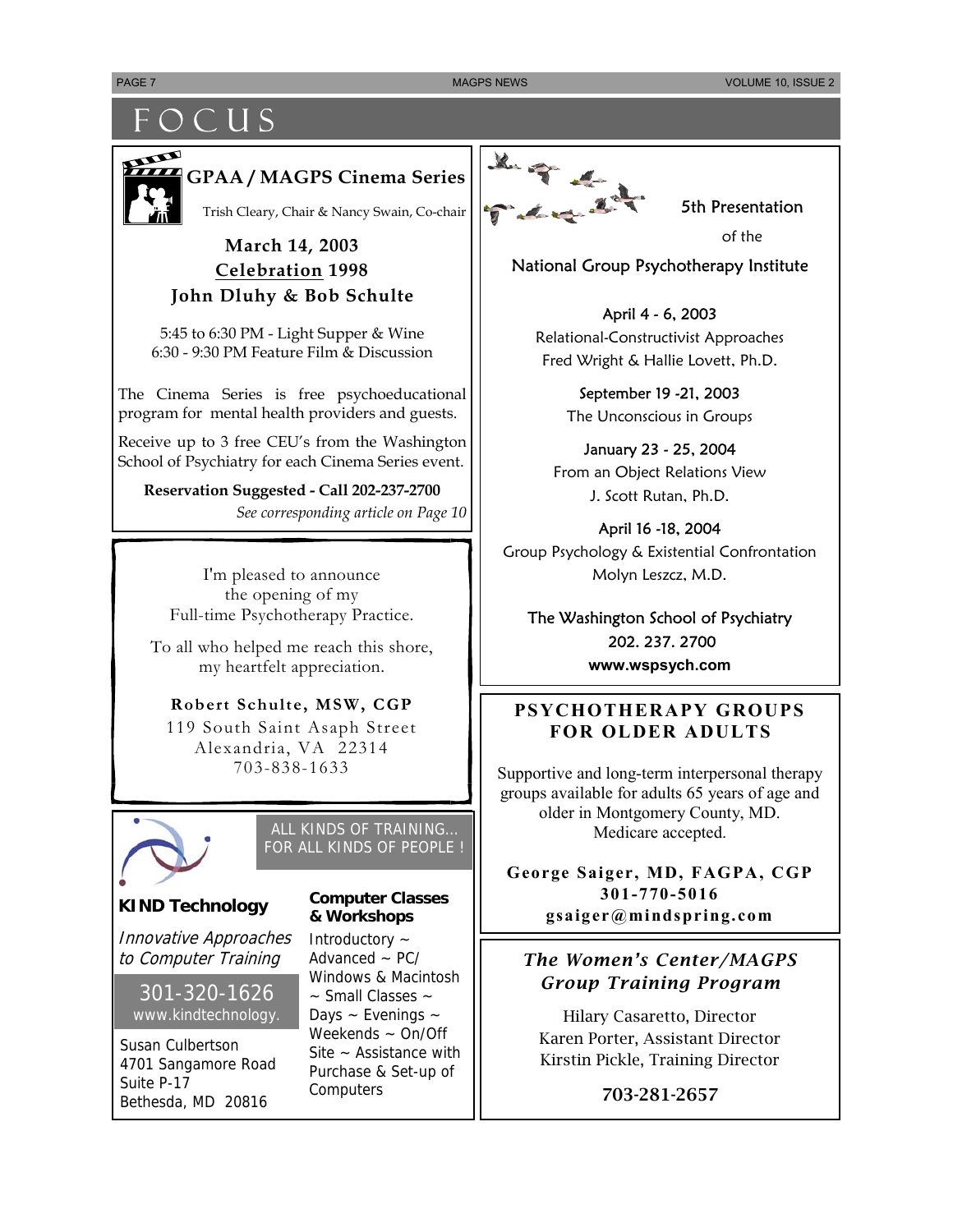#### **2003/2004 Membership Directory Gets a Sophisticated New Look**

Amy Bush, Membership Chair Bob Schulte, Member Services Chair

Each new year brings an opportunity to welcome old and new members and extend an invitation to become more involved in the activities of the society. The Member Services and Membership Committees have collaborated to facilitate this goal with a glossy new Membership Directory.

The new directory will include traditional information about members and sport a special section on member services and programs.

There will be information about the Mentoring Program, Newsletter, and a variety of volunteer opportunities.

Membership applications are available to join MAGPS or renew your membership. Scholarship opportunities and Awards information will be available with applications forms.

If you are interested in community activities and training opportunities, you can find schedules for the Spring and Fall Conferences, the Annual Training Day, the AGPA Annual Meeting and Seminar Cinema Series events.

Information about the website will provide you access to past newsletters, the community photo gallery, advertising and up-to-date detailed information about programs and services.

There will even be a special segment on MAGPS history. (Can you name the first President of MAGPS?)

This will be more than a directory. It will be a guide and an introduction to the community and the society with all its opportunities and benefits.

Be sure to send in your renewal form if you are a member and please join us if you haven't yet. You won't want to miss the chance to be included and to have a copy of this valuable resource. It contains everything you always wanted to know about MAGPS.

#### **TWC/MAGPS**

by Hilary Casaretto, TWC/MAGPS Director

The Women's Center in conjunction with MAGPS continues to offer training opportunities for externs and therapists interested in expanding their knowledge of group therapy.

In September, Marjorie Lane presented an inservice titled, "The Secret Life Of A Group." Upcoming Spring events include an in-service presented by Amy Bush and Larry Liesner titled, "When You Think Your Spouse Knows More Than You Do: My Life As A Co-Therapist" and a group process weekend co-facilitated by Kirsten and Bruce Pickle.

As we plan additional in-services, we look forward to involving other MAGPS member presentations.

If you are interested in presenting an in-service training session at the Women's Center - Please contact Hilary Casaretto: 703-281-4928

#### **MAGPS 2002 Annual Treasurer's Report**  by Irwin S. Sacks, PhD, Treasurer

2002 turned out to be a financially good year for MAGPS. The Spring and Fall Conferences combined earned \$5,382.51 (\$4,731.00-Spring and \$651.51-Fall).

Our total net worth as of 12/31/02 is \$26,096.36 with \$5,111.37 in investments and \$20,984.99 available for check writing and VISA. Total income from all programs exceeded expenses by \$4,271.75.

Long-term stock investments depreciated \$1,554.79 for the year. This loss, however, represents only a paper loss as no stocks were sold or traded. Improvement in our performance is expected over the long term as our investments are on a five-year schedule.

An approved 2003 budget as well as a more complete itemized treasurer's report can be obtained from the Treasurer, Irwin S. Sacks at 757-498-9391 or irsacks1@cox.net.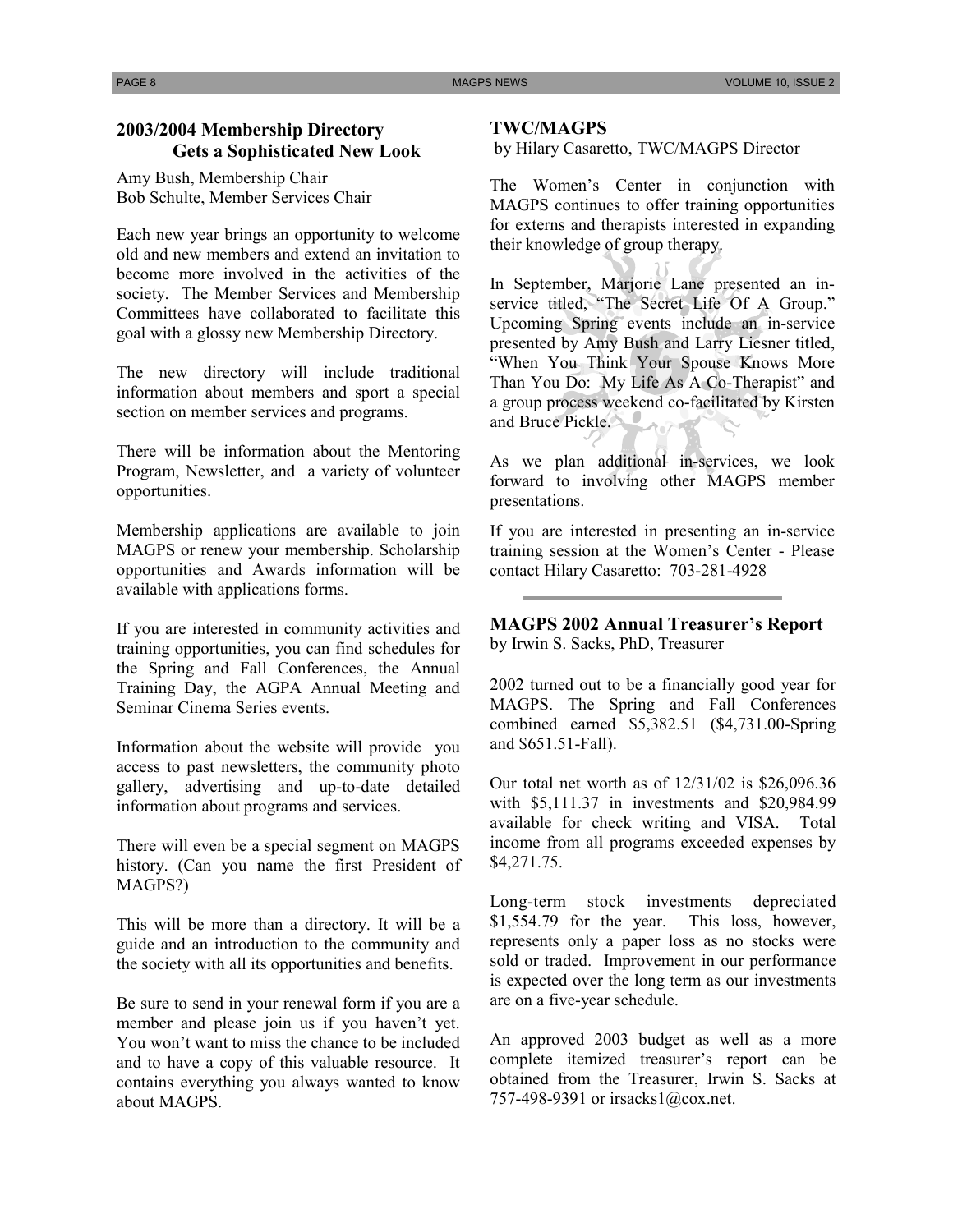#### **Annual Training Day November 16, 2002**

by Venus Masselam, Co-chair

It was gray, cold, and raining on Saturday, November 16, 2002, the Ninth Annual Training Day, LEADERSHIP SKILLS FOR SUCCESSFUL GROUPS. The snipers had been apprehended just a few weeks earlier and everything was set for an experiential training day. Elaine Klionsky continued in her capacity as co-chair as she had the year before and I was fortunate to co-chair with her. Loyalty to Barry Bukatman's memory made things possible at the Topaz building where six clinicians volunteered the use of their offices for the day.

Attendees from a variety of disciplines and work settings agreed to the commitment of a full day's attendance and participation, while a dedicated faculty accepted the responsibility for creating a safe environment where leadership skills could be demonstrated and the benefit of group movement result in personal learning. Continuity from earlier training days was provided by emeritus chairwoman Lenore Pomerance who provided supervision for the faculty during a luncheon meeting. The faculty included Victoria Balenger, Debra Babarsky, Alicia George, Nick Kirsch, Gloria Meyers-Beller, and Katherine Thorn. Due to limited numbers of registrants, the faculty, who actually led groups this day, were Victoria, Nick and Gloria.

The enthusiasm of the leaders was conveyed to the participants, who were both verbally and in the written evaluations, exuberant in their praise of the leaders' modeling and instructive demonstration. Specific comments attested to the good feelings group members experienced in getting to know other participants and about the quality of the leaders' insight and interventions. All participants who were first time attendees were grateful for learning so much in one day. The training day was a success for all involved.

Since the number of participants diminishes each year and given the cost and work involved, it would be wise to assess if the training day needs to be reconstructed in order to reach and serve a larger number of participants.

*(Continued from page 2) - Letter from the Secretary*

The final votes were:

| <b>Option I:</b>  | 8  |
|-------------------|----|
| <b>Option II:</b> | 37 |
| Abstaining:       | 1  |

#### **AND NEW POSSIBILITIES EMERGE. . .**

This difficult situation has revealed a flaw in our long-standing practice of having one person serve as both president-elect and conference chair: If that individual is unable to serve his or her full term, for whatever reason, **two positions, not one, must be filled.** In addition, the Board has reason to believe, based on the Nominating Committee's report of its recruitment efforts, that linking the two functions creates obstacles to Board participation for otherwise well-qualified potential candidates. Some who were approached would have been willing to serve in one capacity or the other, but not both.

But in fact, **the Society's By-Laws do not call for one person's serving in both capacities.**  They specify only that each Board member shall chair one of the standing committees (of which there are eight) provided for in the By-Laws. Accordingly, any Board member might chair the Conference committee with his or her interests and skills the only criteria.

Furthermore, the individual chairing that committee need not bear the whole burden of running the conference, but could, depending on her or his available time, energy, and other commitments, either do the lion's share of the work or distribute it among committee members recruited from the membership at large.

The Board is hopeful that, with the foregoing in mind, Society members who have considered contributing their time and energy to its work, but who have ruled it out as too time consuming, will give the idea a fresh look.

Your efforts are welcome and will be appreciated, whether in the form of Board membership or as members of one of the standing committees. You just might have a good time in the bargain.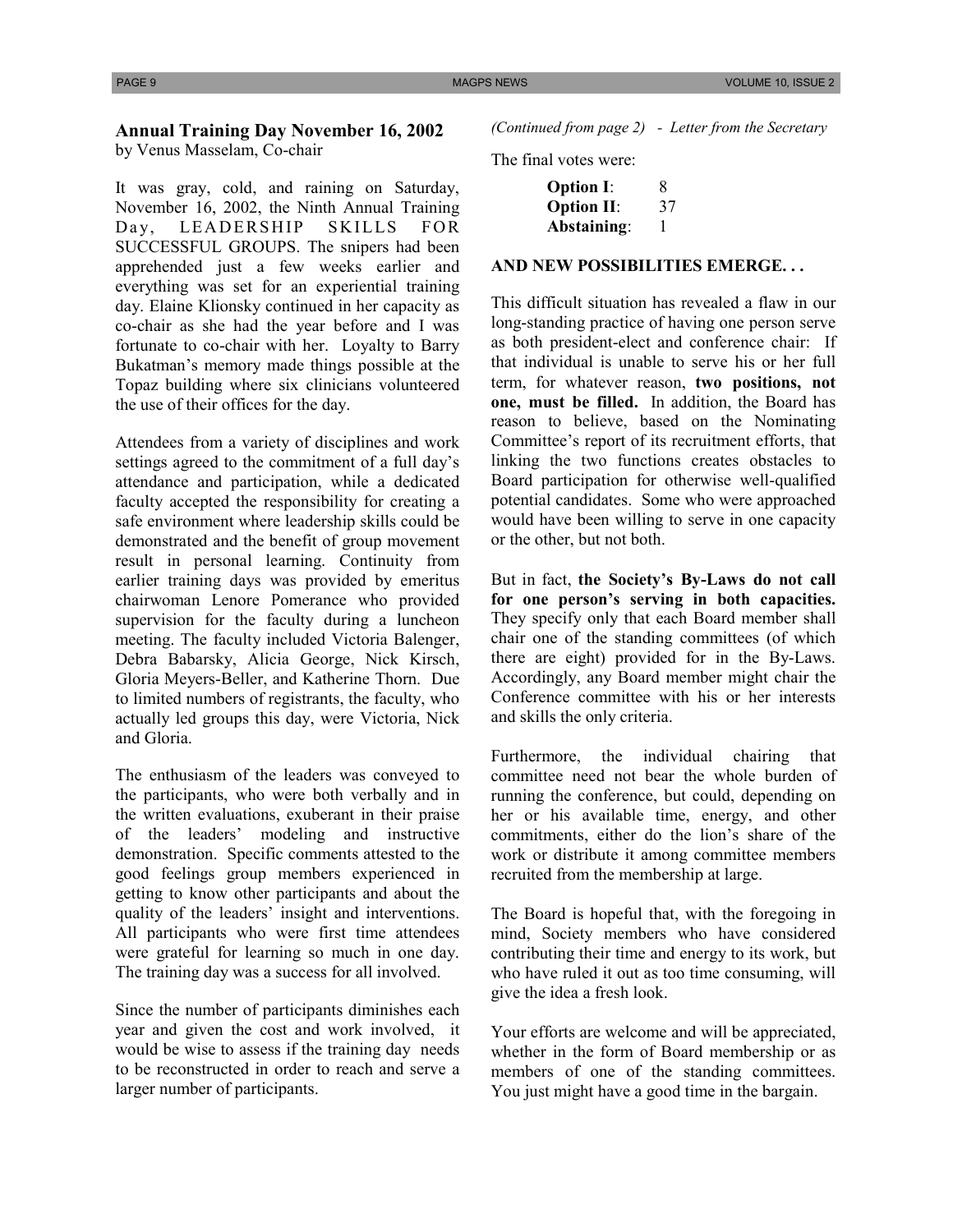#### **THE MENTORING PROGRAM**

Katherine Thorn, Chair

Greeting new members and colleagues coming to experience our community for the first time is sponsored by members services' Mentoring Program. This program was launched at the Spring 2002 Conference and continues to be a huge success.

17 first-time attendees were mentored at the Spring 2002 conference at USUHS and 9 at the Fall 2002 conference in Williamsburg. A total of 15 mentors have volunteered for this program with some mentoring up to  $2 - 3$  mentees. Each was available to guide, welcome, and mentor first time attendees and new members in addition to those from the previous year.

The responsibility of a mentor can be minimal while the opportunity to make a difference is enormous. The following are two examples of the difference mentoring can make.

- While attending the Fall 2002 conference in Williamsburg, Pam Jinnahara had to go to the emergency room. What could have been a frightening out of town conference experience became a comforting experience supported by our community with Hilary Casaretto, Pam's mentor, by her side at the hospital for several hours.
- Cheryl Poe, one of our first mentees, is now the AGPA 2003 scholarship winner and an active member of our community.

Thank you to all who volunteered as mentors and participated as mentees. In all there have been a total of 50 mentoring pairs and the feedback has been exceptionally positive.

Every first-time attendee, as well as anyone else wanting a mentor, will be assigned one at the Annual Spring 2003 Conference.

*For more information about being a mentor and requests to be connected with a mentor, contact Katherine Thorn, Mentoring Program Chair, at 703-288-9595.* 

**THE SEMINAR SERIES** by Trish Cleary Seminar Series & GPAA Steering Committee Chair

The Seminar Series provides psychoeducational programs to the area's mental health and group psychotherapy communities. It is sponsored by the joint efforts of MAGPS and the Washington School of Psychiatry's National Group Psychotherapy Institute (NGPI) Group Psychotherapy alumni association (GPAA). The Cinema Series is the first program offered by the GPAA / MAGPS Seminar Series.

The Cinema Series premiered on September 13, 2002 with 12 Angry Men 1957. Dr. Thomas Wessel, MAGPS board member and a NGPI faculty member, was the guest moderator. Tom introduced the film and facilitated the post-film discussion on group dynamics and themes represented in the film.

On December 6, 2002 Maryetta Andrews Sachs, WSP/NGPI faculty adviser to the GPAA Steering Committee, was the guest moderator for The Breakfast Club (1985).

Both evenings were well represented with WSP/ NGPI faculty & alumni, MAGPS members, and guests (spouses, family members and colleagues).

Nancy Swain, Cinema Series co-chair, and I appreciate Tom and Maryetta's involvement as moderators and those attending both events. Thank you for your support and enthusiasm!

Cinema Series events are held at the Washington School of Psychiatry in the conference room. Each evening includes a light supper with wine, the feature film, a lively post-film discussion, and up to 3 free CEU's.

The success of the Cinema Series depends on film suggestions, moderators, volunteers, and participants. You can promote the Cinema Series by inviting colleagues to join you at Cinema Series events.

*For more information or to volunteer contact: Trish Cleary, Cinema Series Chair, by phone: 301-654-4936 or email: trishcleary@erols.com*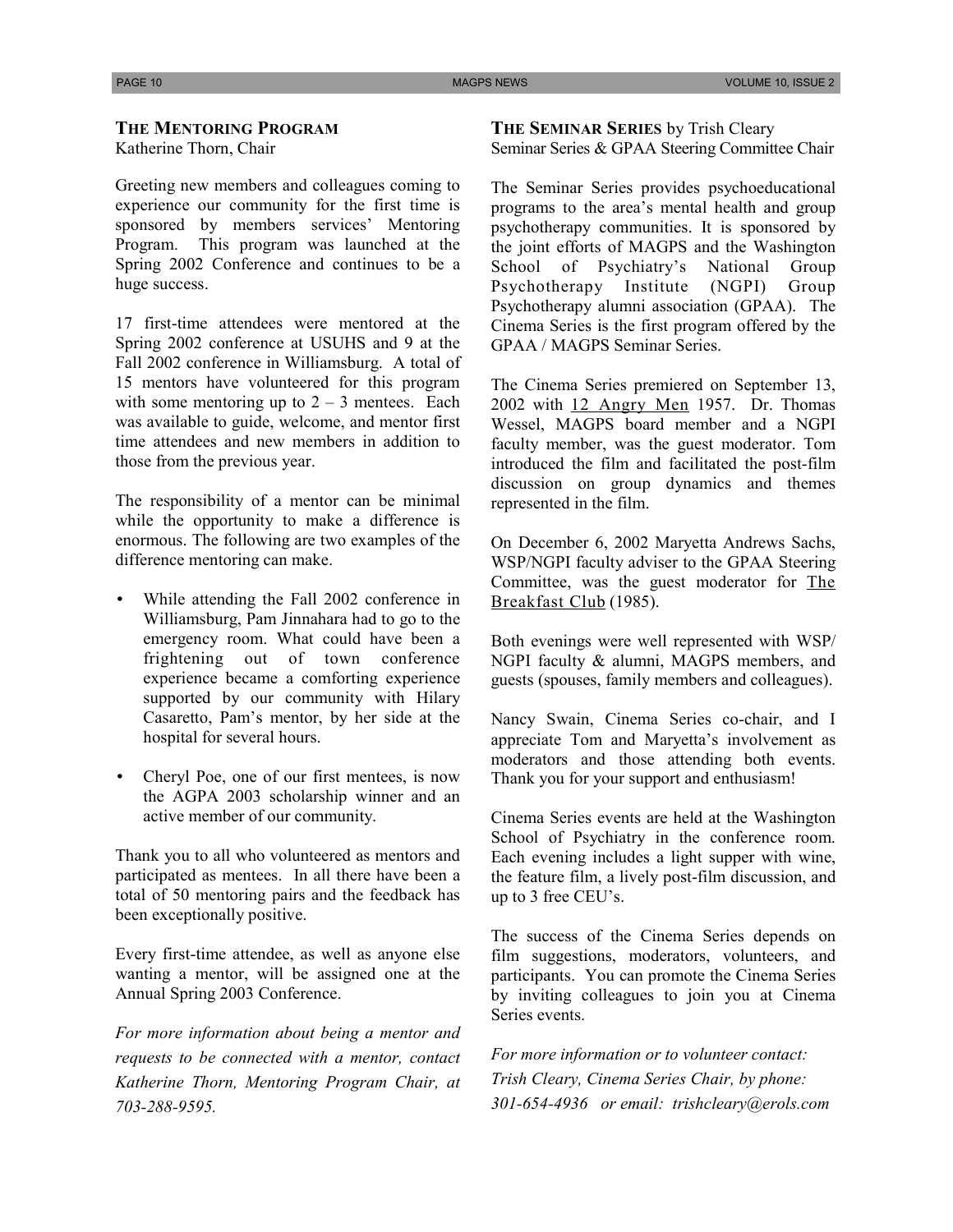*(Continued from page 1)*

on some point of this bipolar continuum.

Harry: How does the social unconscious manifest in group?

Howard: Through the social issues identified within the material of the group session. If there is talk of vulnerability in the session, the group therapist ought to consider that the members may be made to feel acutely vulnerable by events outside the group. This is readily evident with inpatient hospital groups since the context and dynamics of the environment have an enormous influence on group process.

Harry: Is group therapy well suited for exploring the social unconscious?

Howard: Both the contribution of contextual influences and the context of treatment have major effects. Yet, I don't know how much of the unconscious gets explored in the group. More likely it is the derivatives of the unconscious that the social nature of the group magnify along with the social aspects of interactions. The unconscious in group and in individual therapy have a different meanings and are indeed different phenomena. For example, in a psychotherapy group the leader may notice and interpret fears about sexual attraction only to find out that several members were consciously thinking about the subject. While this information was "unconscious" to the group, it was conscious to the individuals in the group. Regardless of whether we speak of social phenomena as "unconscious," I believe it is important to explore social factors in the group as they always, to some degree, affect the dynamics of the group.

Harry: How does the social unconscious manifest in the 'here-and-now' of the group process?

Howard: Therapists should pay attention to the There-and-Now and balance consideration of the Thereand-Now and the Here-and-Now. Sometimes the There-and-Now is more important and other times the Here-and-Now dominates. Two instances come to mind in which the There-and-Now dominates. In the hospital setting, dynamics emanating from the environment usually override the processes generated by the small group itself. Another is with latency age children, whose enormous dependence on parents dictates attention be paid to the There-and-Now in addition to the Here-and-Now.

Harry: The discussion of social considerations in group process inevitably invites a consideration of recent major disturbances in social and psychological matrices in this country and the world in general. What is the impact  $9/11$  as a traumatic social force on the social unconscious in group?

Howard: I have been considering this question not only in terms of the effects of 9/11 on groups but also the effects on me. At the conference, I may talk about my childhood experiences growing up during World War II and the effect of my parents' experiences on me and a dream I had just after 9/11 to illustrate how what happens in the world gets played out in our (or my) unconscious.

Since 9/11 we seem to have a greater need for safety because of a feeling of greater vulnerability. For example, people who travel now experience anxieties they did not have before, and political consequences reflect the need to attach to a strong leader. When internal security is threatened, there is a greater tendency to look for an enemy without, that is, paranoid elements in the personality get a bit stronger. However, I am not sure if indeed these traits are stronger or just that my awareness of them is stronger.

I don't think I can give an answer as to how September 11th has influenced our social unconscious, or even that it is possible to answer the question now. Historians teach us that we need the perspective of time and distance in order to understand properly the factors that influence us today. It may take another 20 or 30 years before we will know how 9/11 has truly influenced the social unconscious in all of us.